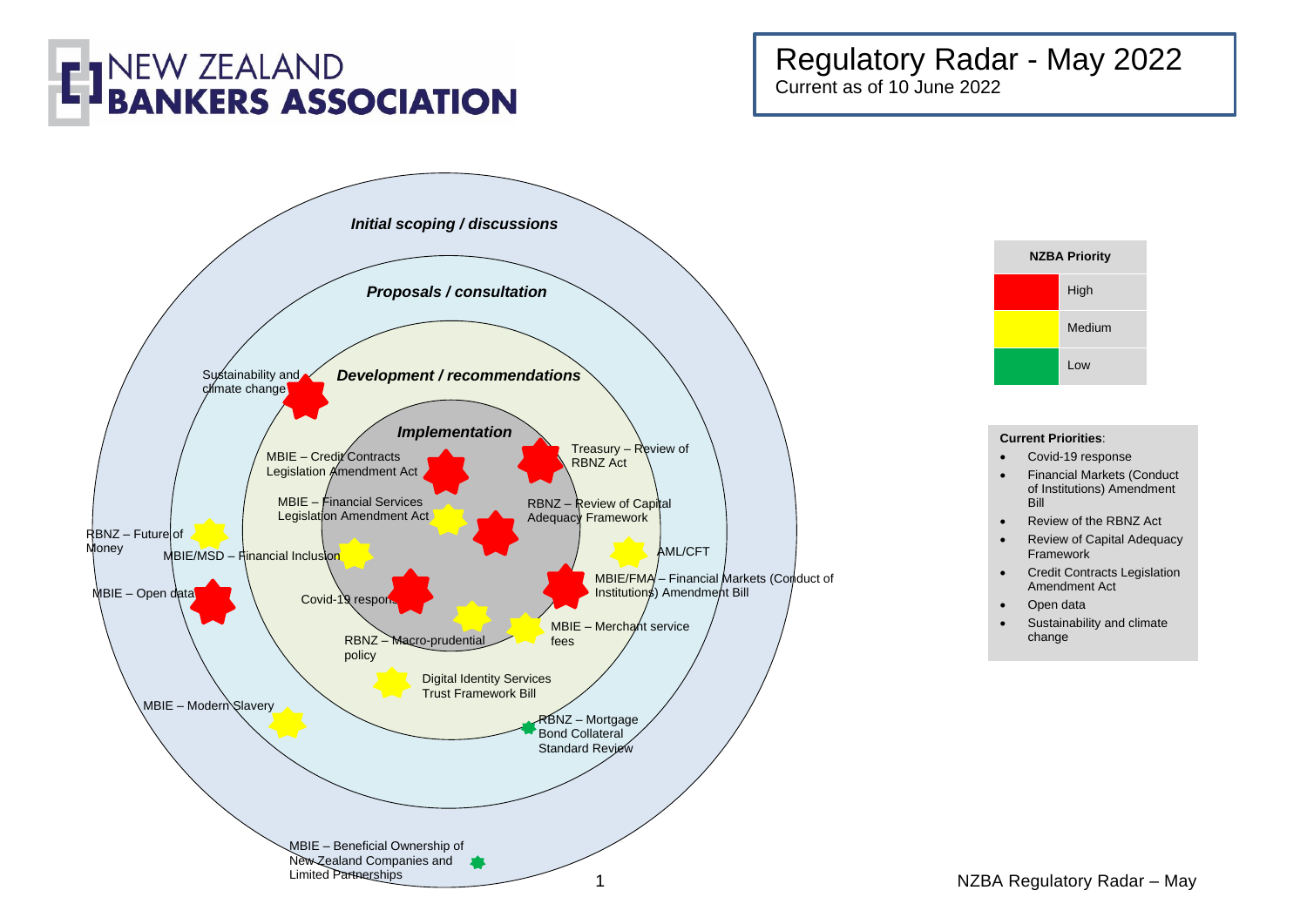

### Regulatory Radar – Key







Current Key Priorities lists the priority work areas for NZBA.

|             | <b>Relevant agencies</b>                        |
|-------------|-------------------------------------------------|
| MBIE        | Ministry of Business, Innovation and Employment |
| <b>RBNZ</b> | Reserve Bank of New Zealand                     |
| <b>IRD</b>  | Inland Revenue Department                       |
| MoJ         | Ministry of Justice                             |
| FMA         | <b>Financial Markets Authority</b>              |
| LINZ        | Land Information New Zealand                    |
| <b>MSD</b>  | Ministry of Social Development                  |
| <b>DIA</b>  | Department of Internal Affairs                  |
| MfF         | Ministry for the Environment                    |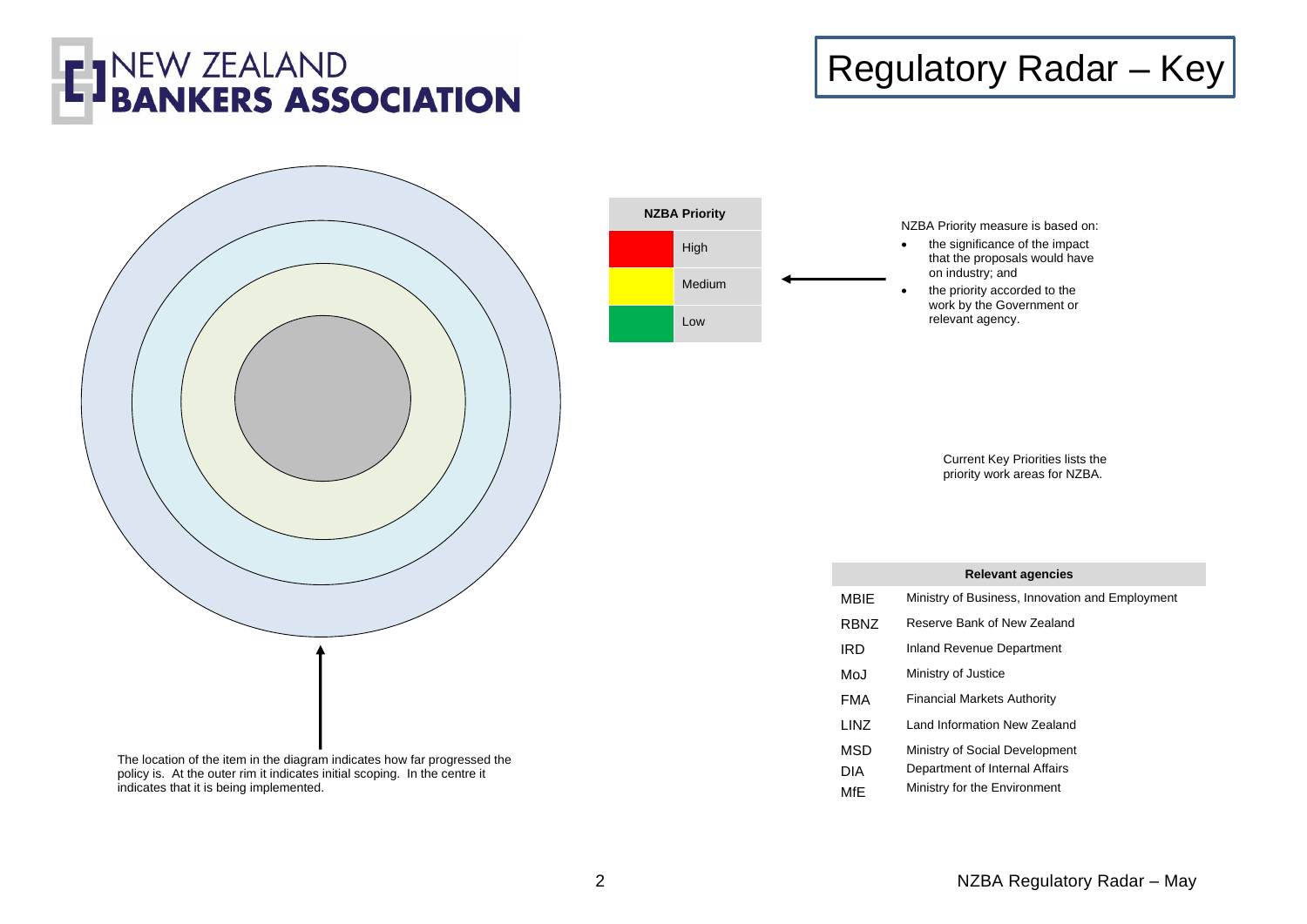| Project                                                                           | <b>Priority</b> | <b>Lead agency</b> | <b>Comment</b>                                                                                                                                                                                                                                                                                                                                                                                                                                                                                                                                                                                                                                                                                                                                                                                                                                                                                                                                                                                                                                                                                                                                                                                                                                                                                                                                                                                                                                                                                                                        | <b>Next Steps</b>                                                                                                                                                                                                                                                                                                                                                       |
|-----------------------------------------------------------------------------------|-----------------|--------------------|---------------------------------------------------------------------------------------------------------------------------------------------------------------------------------------------------------------------------------------------------------------------------------------------------------------------------------------------------------------------------------------------------------------------------------------------------------------------------------------------------------------------------------------------------------------------------------------------------------------------------------------------------------------------------------------------------------------------------------------------------------------------------------------------------------------------------------------------------------------------------------------------------------------------------------------------------------------------------------------------------------------------------------------------------------------------------------------------------------------------------------------------------------------------------------------------------------------------------------------------------------------------------------------------------------------------------------------------------------------------------------------------------------------------------------------------------------------------------------------------------------------------------------------|-------------------------------------------------------------------------------------------------------------------------------------------------------------------------------------------------------------------------------------------------------------------------------------------------------------------------------------------------------------------------|
| Covid-19 response                                                                 | High            | n/a                | In March 2020, NZBA announced that its retail members had offered to<br>defer repayments on residential mortgages for up to six months for<br>customers financially affected by Covid-19. This meant that affected<br>customers did not have to make principal and interest payments on<br>their loans. Banks also offered affected customers the option to go<br>interest only, or to extend the term of their loan. Their credit rating was<br>not affected by the deferral, provided they were not in arrears before<br>the pandemic. This scheme was in addition to what banks are doing<br>individually to assist affected customers.<br>In August 2020, NZBA worked with MBIE and RBNZ on an extension to<br>the scheme, meaning that some customers were eligible for a new loan<br>deferral for up to six months or an extension to their existing loan<br>deferral (up to 31 March 2021). NZBA's media release is here.<br>In April 2020, NZBA announced \$6.25 billion in new lending available<br>to Covid-19 affected businesses through the Business Finance<br>Guarantee Scheme (BFGS). NZBA worked with Treasury on<br>significant changes to the BFGS, including extending the maximum<br>loan amount from \$500,000 to \$5 million, and the loan term from three<br>to five years.<br>In December 2020, the Minister of Finance announced that the BFGS<br>had been extended to June 2021. Applications for new loans under the<br>scheme ended on 30 June 2021.<br>The loan deferral scheme ended on 31 March 2021. | In 2022, NZBA will continue<br>to work with key<br>stakeholders to support<br>New Zealanders financially<br>affected by Covid-19.<br>NZBA is also working with<br>government on its various<br>Covid-related initiatives as<br>they impact the banking<br>industry, and will continue<br>to monitor developments<br>relating to the Omicron and<br>any future variants. |
| <b>Financial Markets</b><br>(Conduct of<br>Institutions)<br><b>Amendment Bill</b> | High            | <b>MBIE/FMA</b>    | In January 2019 the Ministers of Finance and Commerce and<br>Consumer Affairs announced that the Government would introduce a<br>suite of measures to address gaps in the regulation of financial service<br>providers' conduct.                                                                                                                                                                                                                                                                                                                                                                                                                                                                                                                                                                                                                                                                                                                                                                                                                                                                                                                                                                                                                                                                                                                                                                                                                                                                                                      | NZBA is continuing to<br>engage with relevant<br>officials and regulators on<br>this work. MBIE expects the                                                                                                                                                                                                                                                             |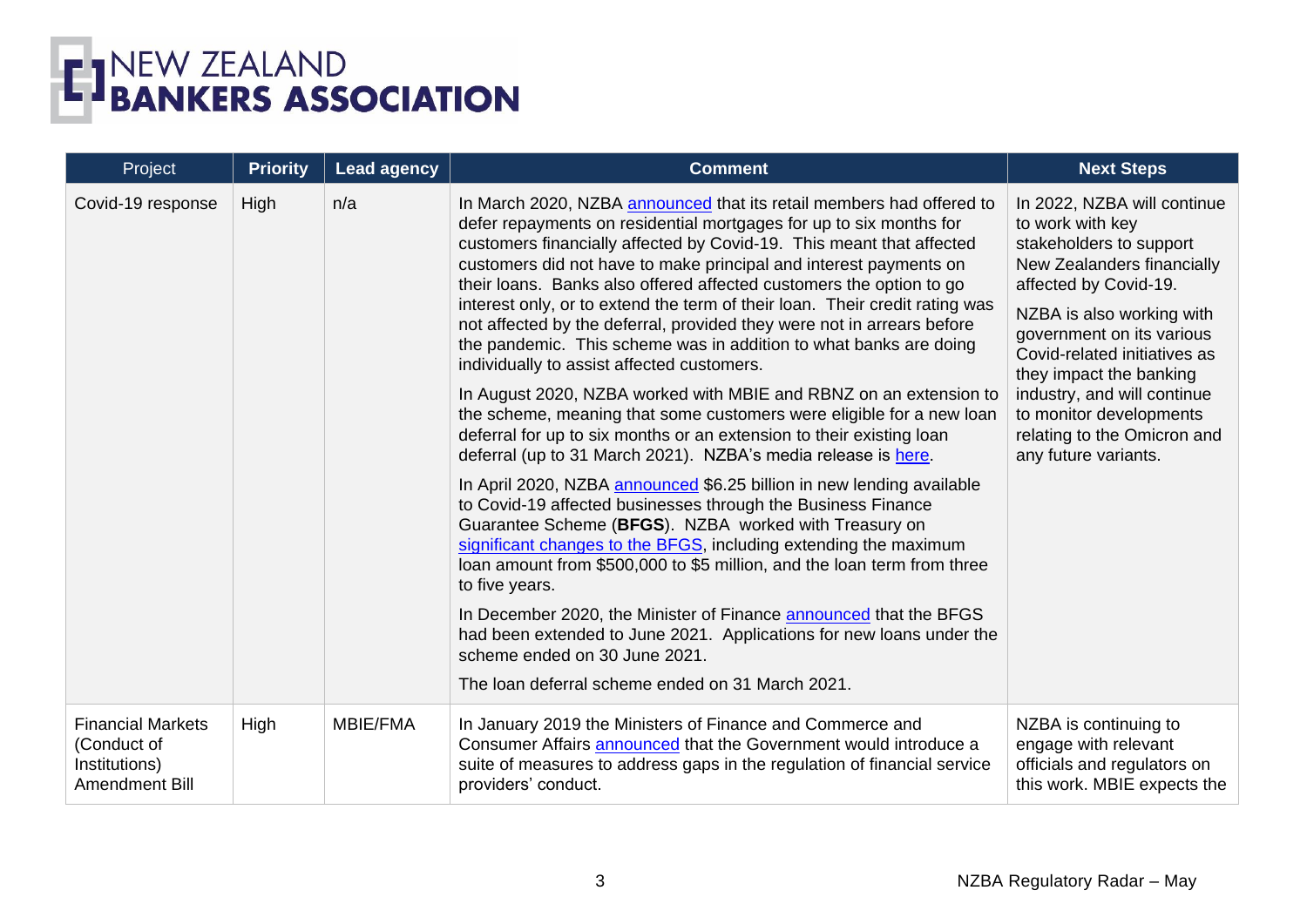

| Project | <b>Priority</b> | <b>Lead agency</b> | <b>Comment</b>                                                                                                                                                                                                                                                                                                     | <b>Next Steps</b>                                                                                                                                  |
|---------|-----------------|--------------------|--------------------------------------------------------------------------------------------------------------------------------------------------------------------------------------------------------------------------------------------------------------------------------------------------------------------|----------------------------------------------------------------------------------------------------------------------------------------------------|
|         |                 |                    | On 30 April 2019 MBIE published the options paper: Conduct of<br><b>Financial Institutions</b> . The paper proposed a range of options to ensure<br>that conduct and culture in the financial services sector is delivering<br>good outcomes for all customers. NZBA's submission on the options<br>paper is here. | Bill to be passed and<br>regulations finalised during<br>2022, with all obligations in<br>the Bill and regulations in<br>force by the end of 2024. |
|         |                 |                    | In September 2019 Minister Faafoi announced a new regime to<br>regulate the conduct of financial institutions. The measures the<br>Government is introducing include:                                                                                                                                              |                                                                                                                                                    |
|         |                 |                    | A new conduct licensing system for banks, insurers and non-bank<br>$\bullet$<br>deposit takers such as credit unions.<br>A new regime requiring these entities to meet high standards of<br>customer treatment.<br>A ban on incentives which are based on meeting sales targets.                                   |                                                                                                                                                    |
|         |                 |                    | In December 2019 the Financial Markets (Conduct of Institutions)<br>Amendment Bill (CoFI) was introduced into Parliament.                                                                                                                                                                                          |                                                                                                                                                    |
|         |                 |                    | The Bill had its first reading in February 2020 and was referred to the<br>Finance and Expenditure Committee.                                                                                                                                                                                                      |                                                                                                                                                    |
|         |                 |                    | In June 2020, NZBA appeared in front of the Finance and Expenditure<br>Committee in support of its submission.                                                                                                                                                                                                     |                                                                                                                                                    |
|         |                 |                    | In August 2020, the Finance and Expenditure Committee published its<br>report on the Bill. The Committee recommended that the Bill be<br>passed with amendments, many of which NZBA advocated for,<br>including:                                                                                                   |                                                                                                                                                    |
|         |                 |                    | Providing for a maximum transition period of three years rather than<br>٠<br>two.<br>Providing for a statutory review of the regime to ensure that it does<br>not create issues in its interaction with other regulatory regimes.                                                                                  |                                                                                                                                                    |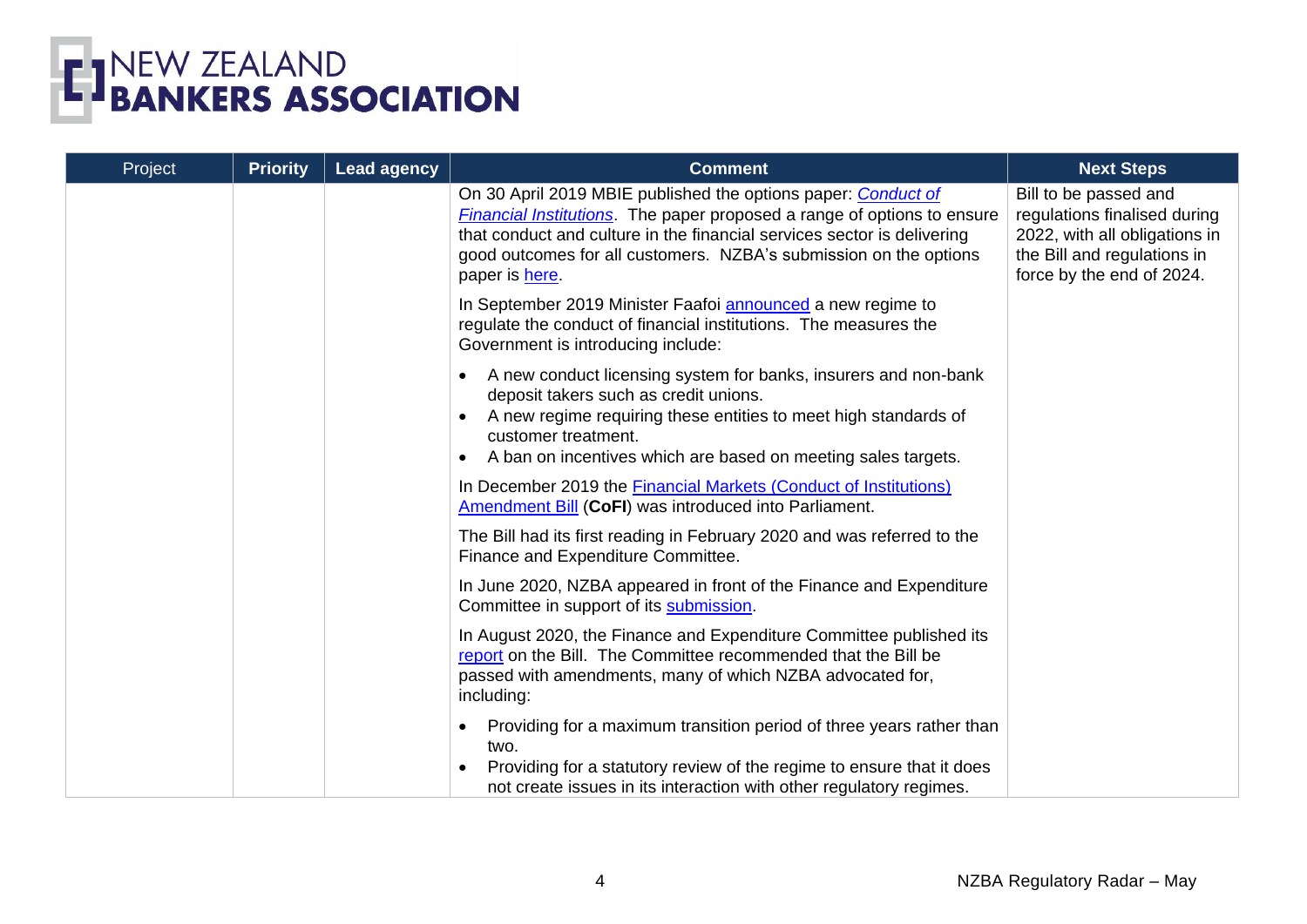

| Project                          | <b>Priority</b> | <b>Lead agency</b> | <b>Comment</b>                                                                                                                                                                                                                                                                                                                            | <b>Next Steps</b>                                                                                     |
|----------------------------------|-----------------|--------------------|-------------------------------------------------------------------------------------------------------------------------------------------------------------------------------------------------------------------------------------------------------------------------------------------------------------------------------------------|-------------------------------------------------------------------------------------------------------|
|                                  |                 |                    | Providing more clarity about the fair conduct principle by inserting a<br>$\bullet$<br>list of factors that are relevant to the concept of fairness.<br>Amending the provision requiring that financial institutions make<br>$\bullet$<br>their fair conduct programme publicly available.                                                |                                                                                                       |
|                                  |                 |                    | MBIE released two discussion documents in March 2021, one on the<br>regulations to support the Bill, and the other on the treatment of<br>intermediaries under the Bill. NZBA's submission on these documents<br>can be found here.                                                                                                       |                                                                                                       |
|                                  |                 |                    | In October 2021 the FMA released a discussion document: "2021<br>Review of the Financial Markets Authority Funding and Levy". This<br>document included proposals around the funding of FMA's approach to<br>regulating CoFI, and CoFI implementation. NZBA made an industry<br>submission on this consultation, which can be found here. |                                                                                                       |
|                                  |                 |                    | In March 2022 MBIE released a cabinet paper Financial Markets<br>(Conduct of Financial Institutions) Amendment Bill: Further Policy<br><b>Decisions and Regulations.</b>                                                                                                                                                                  |                                                                                                       |
| Review of the<br><b>RBNZ Act</b> | High            | Treasury           | In November 2017 the Government announced it would undertake a<br>review of the Reserve Bank of New Zealand Act 1989 to create a<br>modern monetary and financial policy framework. The review is being<br>undertaken in two phases.                                                                                                      | The Government is<br>intending the deposit<br>protection scheme to "go<br>live" around mid-late 2023. |
|                                  |                 |                    | Phase Two involves a comprehensive review of the financial policy<br>provisions of the Act that provide the legislative basis for prudential<br>regulation and supervision. It is also reviewing the broader governance<br>arrangements for RBNZ, including the respective roles of the Board<br>and Governor.                            | NZBA will continue to work<br>with the RBNZ on the<br>development and<br>implementation of the Bill.  |
|                                  |                 |                    | The first of the Phase Two consultations - Reserve Bank Act Review:<br>Safeguarding the future of our financial system – was published in                                                                                                                                                                                                 |                                                                                                       |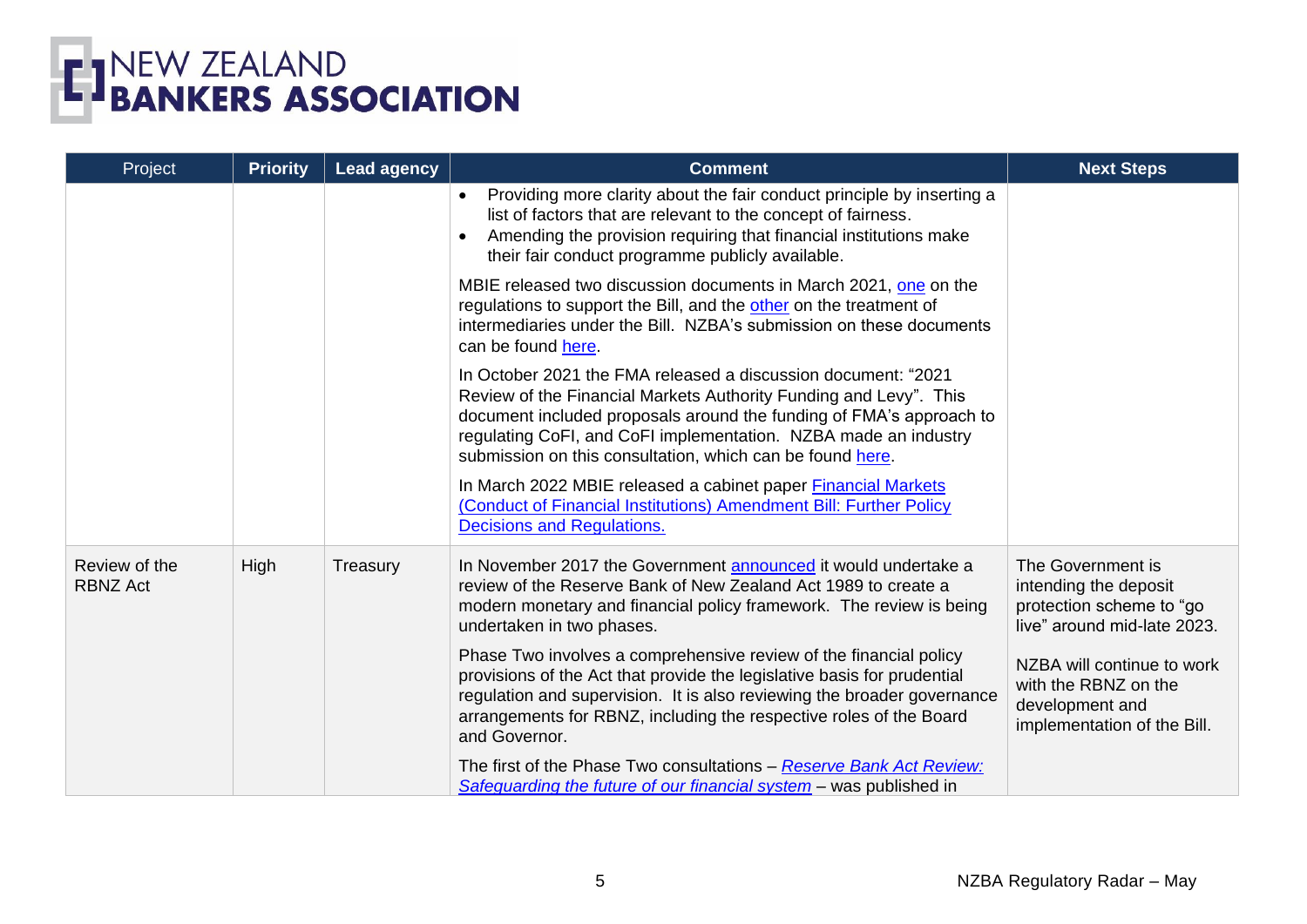

| Project | <b>Priority</b> | <b>Lead agency</b> | <b>Comment</b>                                                                                                                                                                                                                                                                                                                                                                                                                                                                                                                                                                                                                                                                                                                                                                                                                                                                                                                  | <b>Next Steps</b> |
|---------|-----------------|--------------------|---------------------------------------------------------------------------------------------------------------------------------------------------------------------------------------------------------------------------------------------------------------------------------------------------------------------------------------------------------------------------------------------------------------------------------------------------------------------------------------------------------------------------------------------------------------------------------------------------------------------------------------------------------------------------------------------------------------------------------------------------------------------------------------------------------------------------------------------------------------------------------------------------------------------------------|-------------------|
|         |                 |                    | November 2018. In February 2019 NZBA submitted on that<br>consultation, and Treasury published a report summarising the key<br>messages and themes emerging from the submissions received.                                                                                                                                                                                                                                                                                                                                                                                                                                                                                                                                                                                                                                                                                                                                      |                   |
|         |                 |                    | The second of the Phase Two consultations was published in June<br>2019. That included a number of in-principle decisions and topics for<br>consultation. NZBA submitted in August 2019.                                                                                                                                                                                                                                                                                                                                                                                                                                                                                                                                                                                                                                                                                                                                        |                   |
|         |                 |                    | In December 2019 Finance Minister Grant Robertson announced the<br>following further Cabinet decisions:                                                                                                                                                                                                                                                                                                                                                                                                                                                                                                                                                                                                                                                                                                                                                                                                                         |                   |
|         |                 |                    | Greater powers to monitor banks and hold directors and executives<br>more accountable for their actions.<br>Introducing deposit insurance of \$50,000 per customer, per<br>institution. We note that since these decisions were released,<br>further Cabinet decisions have been made which amend the<br>deposit insurance limit to \$100,000 per customer per institution<br>(see further comment below).<br>A Governance Board to oversee financial stability matters.<br>A Financial Policy Remit will set out matters the Board must have<br>regard to when pursuing RBNZ's financial stability objectives.<br>Measures to increase transparency at RBNZ, including more<br>oversight for the Auditor-General and the Ombudsman.<br>RBNZ will be given the ability to restore solvency or to recapitalise<br>a failed deposit taker by writing down or converting to equity<br>unsecured liabilities (statutory 'bail-in'). |                   |
|         |                 |                    | The third of the Phase Two consultations was published in March 2020.<br>It focused on the design of the new prudential framework for deposit<br>takers and the deposit insurance scheme. NZBA's submission on the<br>consultation is here. Treasury has published submissions it received on<br>this consultation here.                                                                                                                                                                                                                                                                                                                                                                                                                                                                                                                                                                                                        |                   |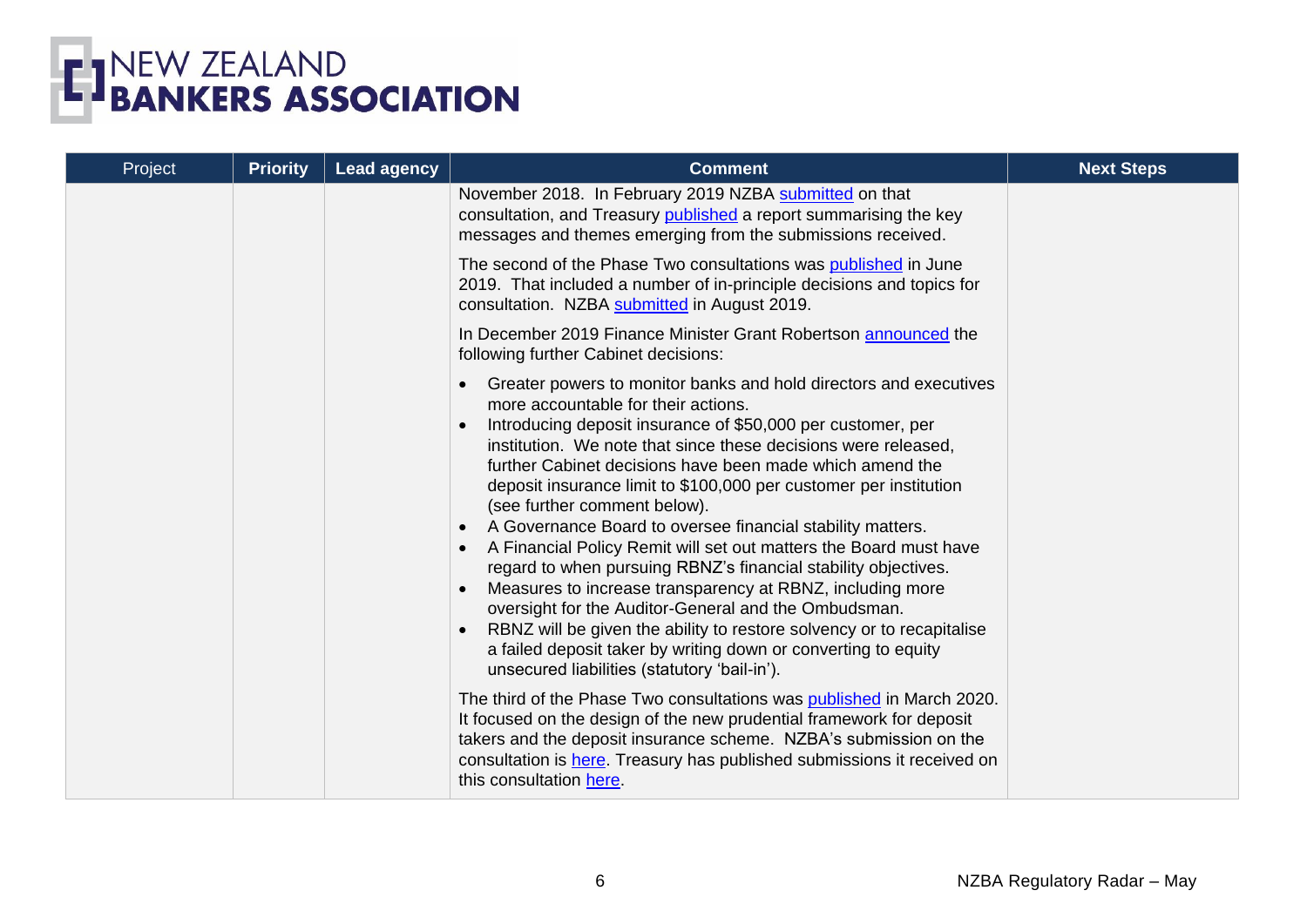

| Project                                           | <b>Priority</b> | <b>Lead agency</b> | <b>Comment</b>                                                                                                                                                                                                                                                                                                                                                                                                                                                  | <b>Next Steps</b>                                                                                                                      |
|---------------------------------------------------|-----------------|--------------------|-----------------------------------------------------------------------------------------------------------------------------------------------------------------------------------------------------------------------------------------------------------------------------------------------------------------------------------------------------------------------------------------------------------------------------------------------------------------|----------------------------------------------------------------------------------------------------------------------------------------|
|                                                   |                 |                    | The changes are being implemented through a Deposit Takers Bill<br>(which will govern RBNZ's regulatory powers) and the Reserve Bank of<br>New Zealand Bill (which outlines how RBNZ is governed and how it<br>operates).                                                                                                                                                                                                                                       |                                                                                                                                        |
|                                                   |                 |                    | In April 2021, the government announced further details of the Deposit<br>Takers Bill, including:                                                                                                                                                                                                                                                                                                                                                               |                                                                                                                                        |
|                                                   |                 |                    | A deposit guarantee scheme which would protect deposits of up to<br>\$100,000 per depositor, per financial institution, in the event of<br>failure. This scheme will be fully funded by levies on member<br>institutions.<br>A new process for setting lending restrictions such as loan-to-value<br>$\bullet$<br>ratios. This will give the Minister of Finance a role in determining<br>which types of lending the Reserve Bank is able to directly restrict. |                                                                                                                                        |
|                                                   |                 |                    | The Reserve Bank of New Zealand Bill received Royal Assent on 16<br>August 2021.                                                                                                                                                                                                                                                                                                                                                                                |                                                                                                                                        |
|                                                   |                 |                    | The Reserve Bank released an exposure draft of the Deposit Takers<br>Bill on 6 December 2021, which can be found here. NZBA made a<br>submission on the Bill, which can be found here. The Bill reflects the<br>following policy developed since the April 2021 Cabinet decisions:                                                                                                                                                                              |                                                                                                                                        |
|                                                   |                 |                    | Substantial detail on resolution powers and 'No Creditor Worse<br>Off' provisions,<br>A decision to not implement statutory bail-in at this time.                                                                                                                                                                                                                                                                                                               |                                                                                                                                        |
| <b>Review of Capital</b><br>Adequacy<br>Framework | High            | <b>RBNZ</b>        | The aim of the review was to ensure that New Zealand has a capital<br>regime that provides a high level of confidence in the solvency of the<br>banking system, while avoiding unnecessary economic inefficiency.                                                                                                                                                                                                                                               | RBNZ has released an<br>updated Capital Review<br><b>Implementation Timeline.</b><br>Implementation of new<br>capital rules began on 1 |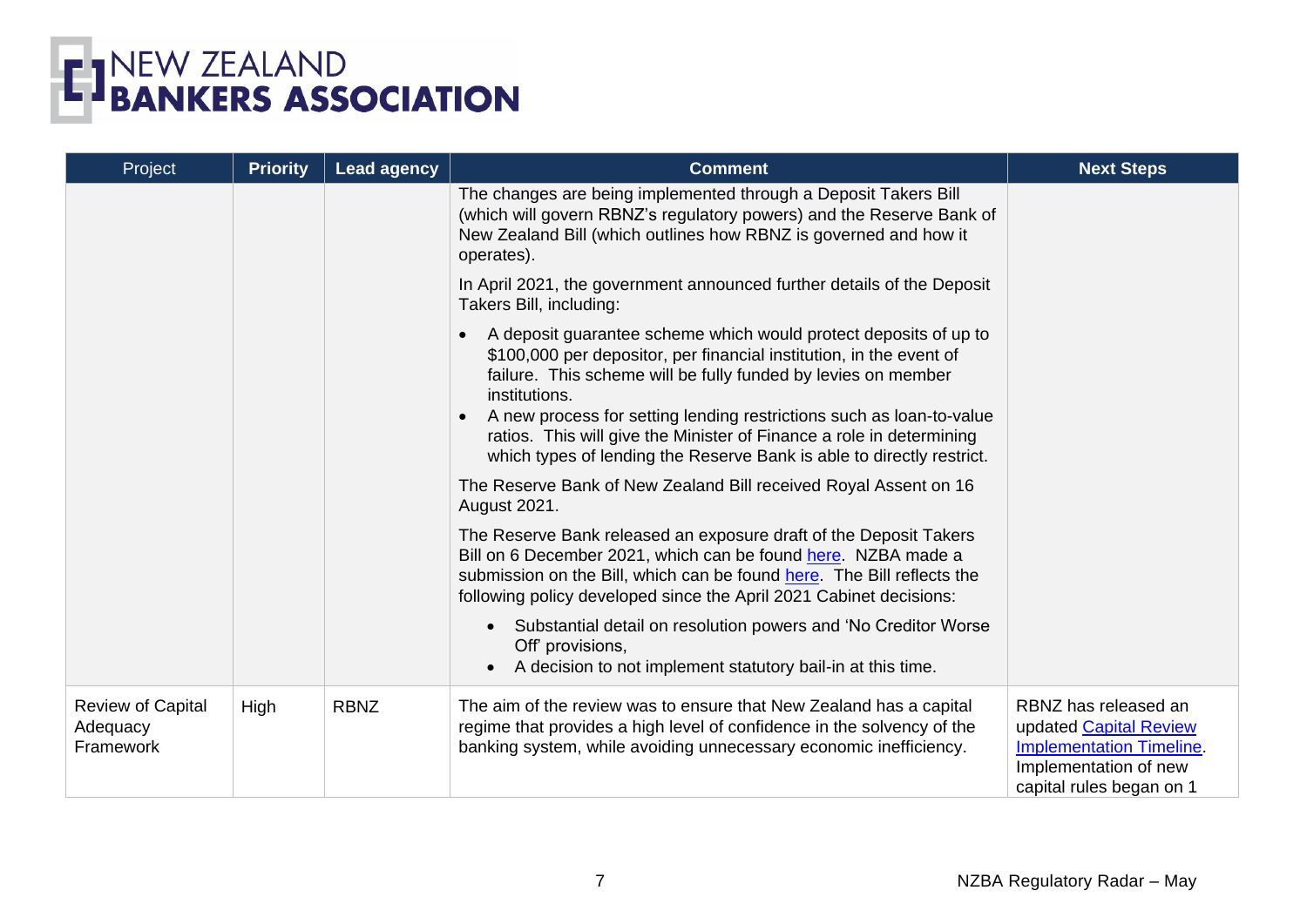

| Project                                                 | <b>Priority</b> | <b>Lead agency</b> | <b>Comment</b>                                                                                                                                                                                                                                                                                                                                                                                                                                                                                                     | <b>Next Steps</b>                                                                                     |
|---------------------------------------------------------|-----------------|--------------------|--------------------------------------------------------------------------------------------------------------------------------------------------------------------------------------------------------------------------------------------------------------------------------------------------------------------------------------------------------------------------------------------------------------------------------------------------------------------------------------------------------------------|-------------------------------------------------------------------------------------------------------|
|                                                         |                 |                    | In December 2019 RBNZ announced its final decisions on the capital<br>review, which included:                                                                                                                                                                                                                                                                                                                                                                                                                      | October 2021, with<br>increases in minimum                                                            |
|                                                         |                 |                    | total capital increasing from a minimum of 10.5% now, to 18% for<br>the four large banks and 16% for the remaining smaller banks;<br>the inclusion of AT1 instruments as part of the capital stack; and<br>a transition period of 7 years (rather than 5 years).                                                                                                                                                                                                                                                   | requirements starting in July<br>2022.                                                                |
|                                                         |                 |                    | NZBA's media release on RBNZ's decisions is here.                                                                                                                                                                                                                                                                                                                                                                                                                                                                  |                                                                                                       |
|                                                         |                 |                    | In November 2020, RBNZ announced a further delay in the start of<br>increases in bank capital until 2022 to allow banks continued headroom<br>to respond to the effects of the COVID-19 pandemic and to support<br>economic recovery. The changes mean the increase in the Prudential<br>Capital Buffer will not begin until July 2022. In November 2020, RBNZ<br>began consulting on the details for implementing the final capital review<br>decisions. NZBA's submission on the consultation can be found here. |                                                                                                       |
|                                                         |                 |                    | Some of the most significant changes in the consultation include<br>implementing the new rules for capital instruments, and consulting<br>about the RBNZ's response if a bank does not meet capital buffer<br>requirements.                                                                                                                                                                                                                                                                                        |                                                                                                       |
|                                                         |                 |                    | The Reserve Bank published its finalised bank capital adequacy<br>requirements on 17 June 2021, outlined in the Banking Prudential<br>Requirements documents.                                                                                                                                                                                                                                                                                                                                                      |                                                                                                       |
| <b>Credit Contracts</b><br>Legislation<br>Amendment Act | High            | <b>MBIE</b>        | The first tranche of regulations relating to the Credit Contracts<br>Legislation Amendment Act were made in August 2020 - the Credit<br><b>Contracts and Consumer Finance Amendment Regulations 2020.</b><br>They relate to:                                                                                                                                                                                                                                                                                       | NZBA is continuing to<br>engage with MBIE and the<br><b>Commerce Commission in</b><br>relation to the |
|                                                         |                 |                    | responsible advertising standards for lenders;<br>the information to be disclosed at the start of debt collection;                                                                                                                                                                                                                                                                                                                                                                                                 |                                                                                                       |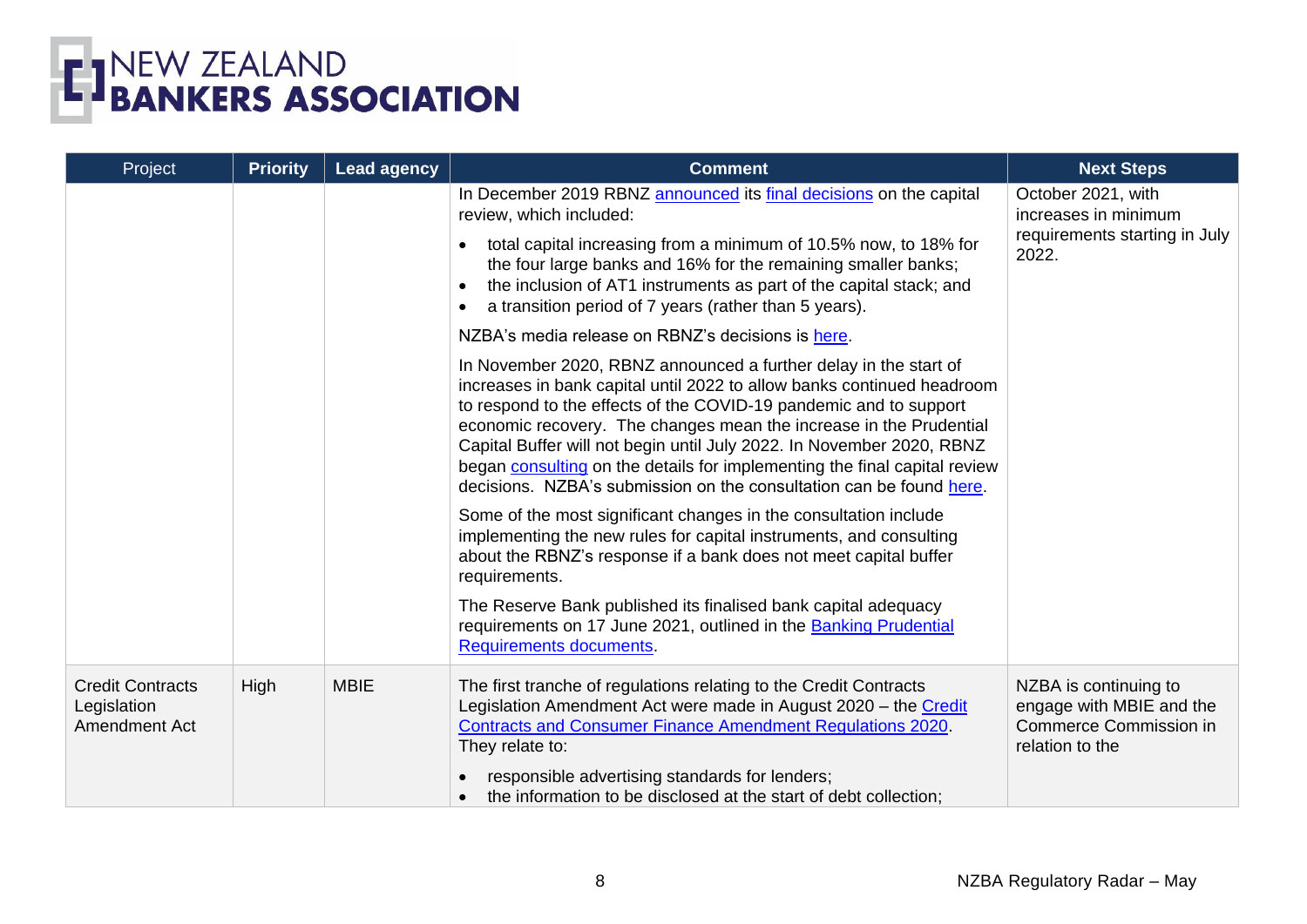

| Project | <b>Priority</b> | <b>Lead agency</b> | <b>Comment</b>                                                                                                                                                                                                                                                                                                                                                                                                                                                                                                                                                                                                                                                                                                                                                                                                                                                                                                                                                                                                                                                                                                                                                                                                                                                                                                                                                                                                                                                                                                                                                                                                 | <b>Next Steps</b>                                                                                                                                                                                                 |
|---------|-----------------|--------------------|----------------------------------------------------------------------------------------------------------------------------------------------------------------------------------------------------------------------------------------------------------------------------------------------------------------------------------------------------------------------------------------------------------------------------------------------------------------------------------------------------------------------------------------------------------------------------------------------------------------------------------------------------------------------------------------------------------------------------------------------------------------------------------------------------------------------------------------------------------------------------------------------------------------------------------------------------------------------------------------------------------------------------------------------------------------------------------------------------------------------------------------------------------------------------------------------------------------------------------------------------------------------------------------------------------------------------------------------------------------------------------------------------------------------------------------------------------------------------------------------------------------------------------------------------------------------------------------------------------------|-------------------------------------------------------------------------------------------------------------------------------------------------------------------------------------------------------------------|
|         |                 |                    | disclosure requirements when a contract has been varied; and<br>$\bullet$<br>amendments to existing regulations relating to disclosure of<br>information about dispute resolution services and financial<br>mentoring services.<br>The second tranche of regulations were made in December 2020 – the<br><b>Credit Contracts and Consumer Finance (Lender Inquiries into</b><br>Suitability and Affordability) Amendment Regulations 2020. They relate<br>to:<br>requirements to keep records of affordability and suitability<br>assessments, and how fees are calculated;<br>providing disclosure to borrowers in languages used in advertising<br>language;<br>providing information about disputes resolution schemes and<br>financial mentoring services;<br>requirement for creditors and mobile traders to be certified;<br>regulations setting minimum requirements for affordability,<br>suitability, responsible advertising, debt collection disclosure; and<br>duties on directors and senior managers.<br>The Commerce Commission published draft guidance on the due<br>diligence duties for directors and senior managers of lenders in March<br>2021. NZBA's submission on the guidance can be found here. Final<br>guidance was published in early June 2021 and can be found here.<br>The new regulations and most remaining provisions of the Credit<br>Contracts Legislation Amendment Act came into force on 1 December<br>2021, as did most changes to the Responsible Lending Code. The<br>changes to Chapter 12 of the Responsible Lending Code came into<br>force on 1 February 2022. | implementation of this<br>legislation.<br>The Minister of Commerce<br>and Consumer Affairs has<br>asked CoFR to investigate<br>whether banks and lenders<br>are implementing the new<br>CCCFA regime as intended. |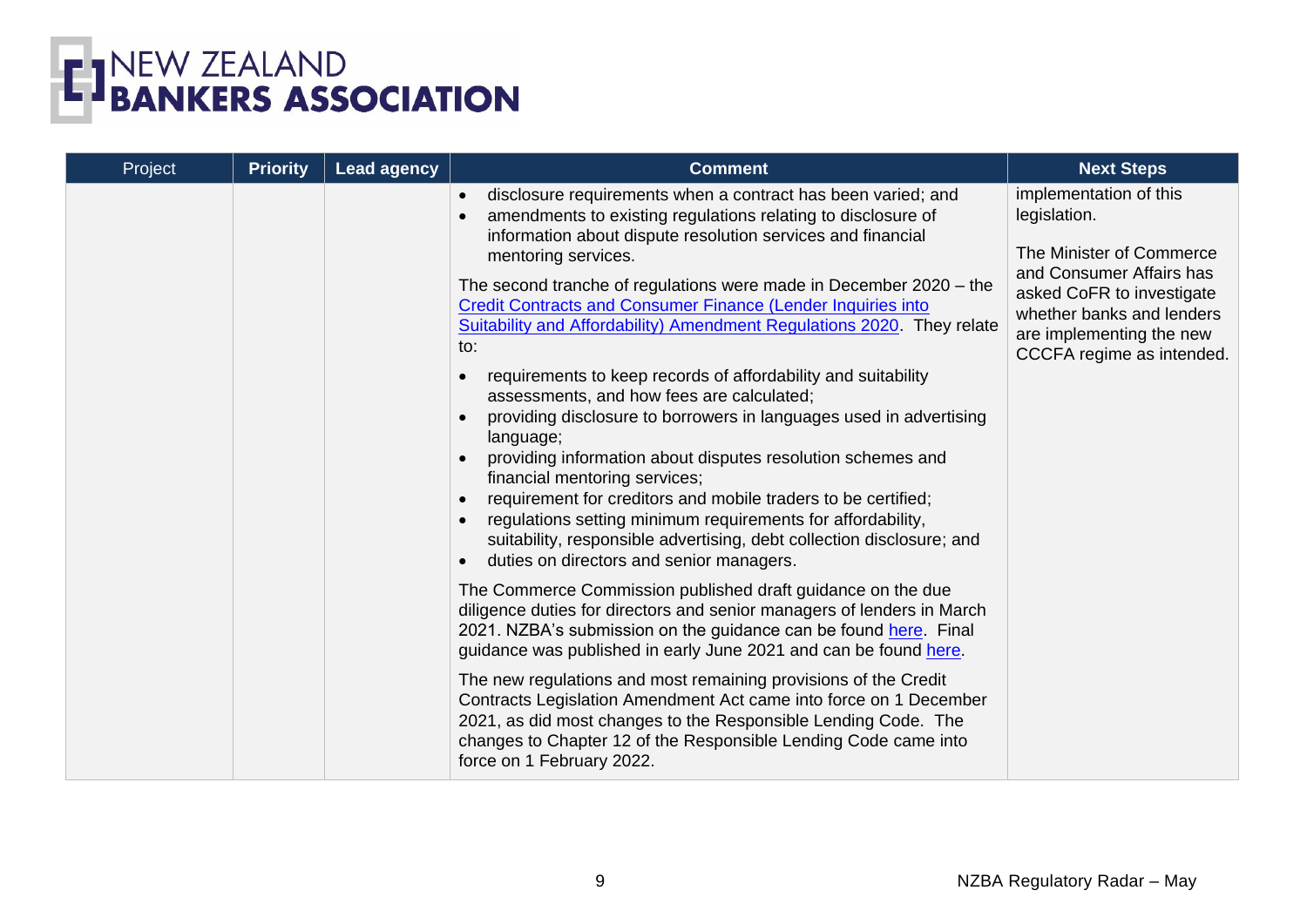

| Project   | <b>Priority</b> | <b>Lead agency</b> | <b>Comment</b>                                                                                                                                                                                                                                                                                                                                                                                                                                                                                                                                                                                                                           | <b>Next Steps</b>                                                                                                                                                                            |
|-----------|-----------------|--------------------|------------------------------------------------------------------------------------------------------------------------------------------------------------------------------------------------------------------------------------------------------------------------------------------------------------------------------------------------------------------------------------------------------------------------------------------------------------------------------------------------------------------------------------------------------------------------------------------------------------------------------------------|----------------------------------------------------------------------------------------------------------------------------------------------------------------------------------------------|
|           |                 |                    | In the first quarter of 2022 the Minister of Commerce and Consumer<br>Affairs announced initial changes to the CCCFA regulations and the<br>Responsible Lending Code. These changes seek to address some<br>issues that have been identified since changes to the CCCFA came<br>into effect in December 2021. MBIE opened a consultation on these<br>changes which closed on 20 April. NZBA's submission can be found<br>here.<br>The initial changes to the CCCFA have been finalised and will come<br>into force on 7 July 2022. The updated Responsible Lending Code and<br>Regulations can be found here.                            |                                                                                                                                                                                              |
| Open data | High            | <b>MBIE</b>        | In March 2018, Payments NZ (PNZ) announced an API pilot involving<br>banks, payment providers and large retailers. The pilot tested two API<br>standards - Account Information and Payment Initiation - and provided<br>valuable insights into the design of a shared API framework.<br>Following the success of the pilot, an API standards service was<br>launched to the industry in May 2019. The API standards service is an<br>industry-led body responsible for defining roles, governance, minimum<br>standards and API specifications. It has now been transitioned to the<br>API Centre for ongoing management and governance. | The Government is aiming<br>to make a second round of<br>policy decisions on the<br>consumer data right<br>framework in 2022 and will<br>look to introduce legislation<br>later in the year. |
|           |                 |                    | The API Centre coordinates the ongoing development, management<br>and governance of payment-related API standards and provides<br>supporting services. It is industry led and designed to respond to<br>market needs. Further information regarding the API Centre can be<br>found here.                                                                                                                                                                                                                                                                                                                                                 |                                                                                                                                                                                              |
|           |                 |                    | The focus is now on banks continuing to make their APIs available to,<br>and entering into the due diligence and commercial process with,<br>users.                                                                                                                                                                                                                                                                                                                                                                                                                                                                                      |                                                                                                                                                                                              |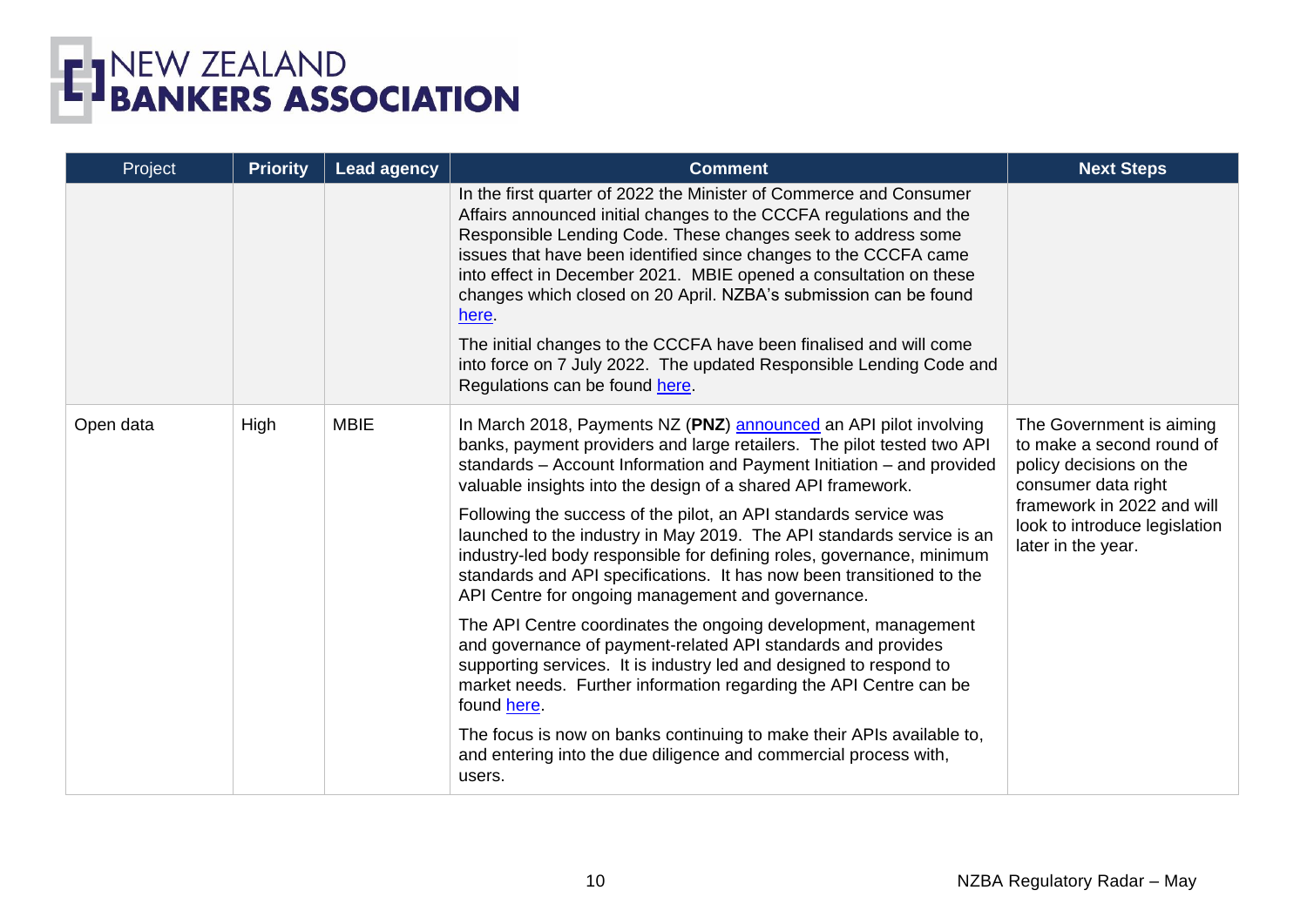| Project                              | <b>Priority</b> | <b>Lead agency</b>   | <b>Comment</b>                                                                                                                                                                                                                                                                                                                                                | <b>Next Steps</b>                                                            |
|--------------------------------------|-----------------|----------------------|---------------------------------------------------------------------------------------------------------------------------------------------------------------------------------------------------------------------------------------------------------------------------------------------------------------------------------------------------------------|------------------------------------------------------------------------------|
|                                      |                 |                      | In December 2019, the Minister of Commerce and Consumer Affairs<br>wrote to the banks that are involved in the Payments NZ API project,<br>setting out his views on the project and open banking generally. The<br>letter acknowledges progress to date, concerns about certain areas<br>and outlines some expectations to ensure good progress is continued. |                                                                              |
|                                      |                 |                      | On 5 August 2020, MBIE published a discussion document seeking<br>feedback on options for establishing a consumer data right in New<br>Zealand. NZBA's submission on the discussion document is here.                                                                                                                                                         |                                                                              |
|                                      |                 |                      | In July 2021, the Minister of Commerce and Consumer Affairs<br>announced the Government's decision to establish a consumer data<br>right framework for New Zealand. The consumer data right will be<br>rolled out on a sector-by-sector basis.                                                                                                                |                                                                              |
| Sustainability and<br>climate change | High            | Multiple<br>agencies | Risks around sustainability and climate change are significant and<br>evolving quickly. NZBA sees these as likely to have an effect on New<br>Zealand's economy.                                                                                                                                                                                              | NZBA will continue to<br>engage with relevant<br>officials on climate change |
|                                      |                 |                      | RBNZ has published a climate change strategy here and its 2021<br>report on its climate change strategy and related work here.                                                                                                                                                                                                                                | matters throughout 2022.                                                     |
|                                      |                 |                      | In September 2020, the Government announced that it will introduce<br>mandatory climate-related financial disclosure requirements. The new<br>disclosure regime will require annual disclosure of financially material<br>climate-related risks and opportunities in mainstream financial reports,<br>such as annual reports. It will apply to:               |                                                                              |
|                                      |                 |                      | registered banks, credit unions, and building societies with total<br>$\bullet$<br>assets of more than \$1 billion;<br>managers of registered investment schemes with greater than \$1<br>billion in total assets under management;                                                                                                                           |                                                                              |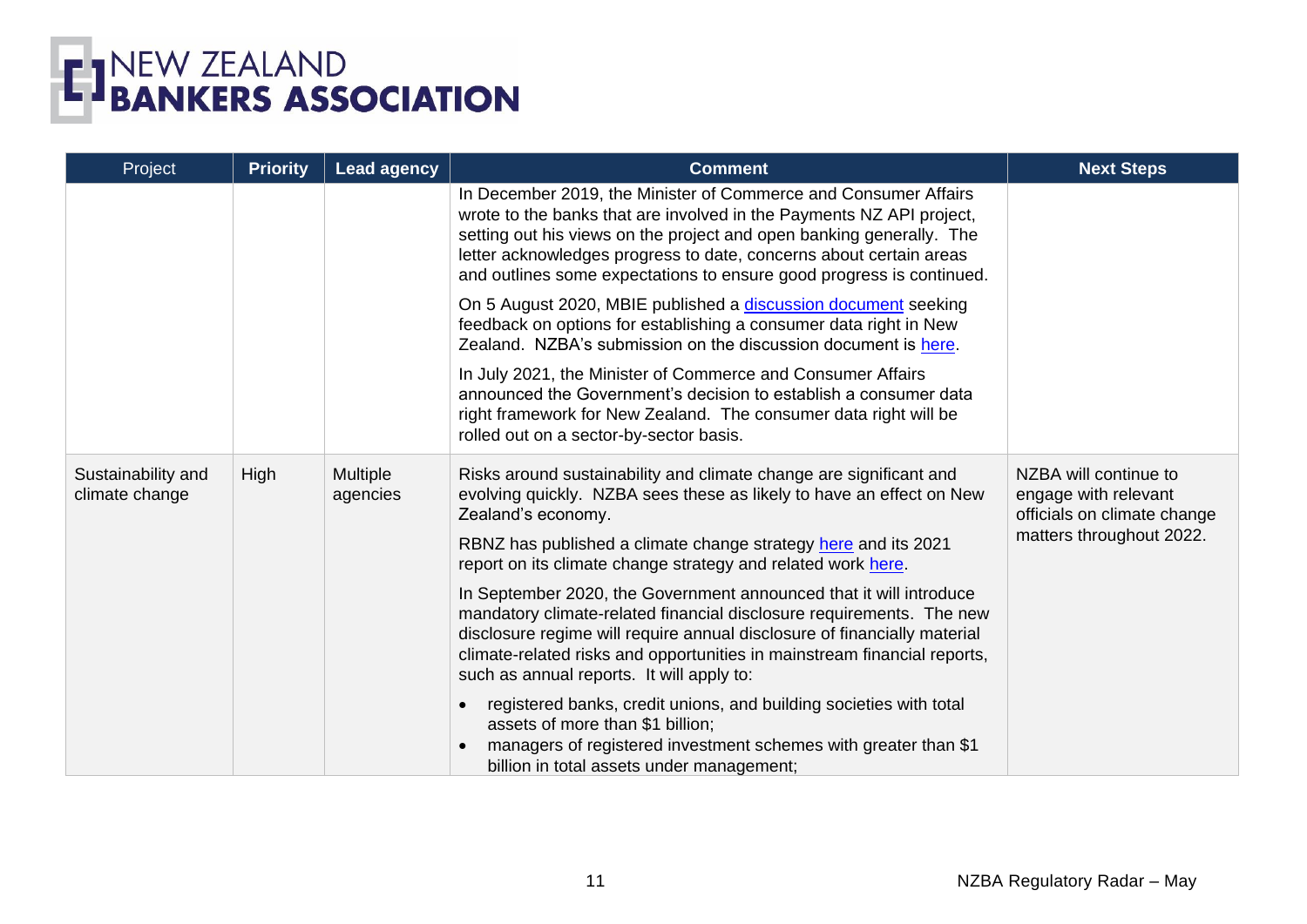

| Project | <b>Priority</b> | <b>Lead agency</b> | <b>Comment</b>                                                                                                                                                                                                                                                                                                                                             | <b>Next Steps</b> |
|---------|-----------------|--------------------|------------------------------------------------------------------------------------------------------------------------------------------------------------------------------------------------------------------------------------------------------------------------------------------------------------------------------------------------------------|-------------------|
|         |                 |                    | licensed insurers with greater than \$1 billion in total assets under<br>$\bullet$<br>management or annual premium income greater than \$250 million<br>equity and debt issuers listed on the NZX; and<br>crown financial institutions with assets greater than \$1 billion assets<br>under management.                                                    |                   |
|         |                 |                    | The Financial Sector (Climate-related Disclosures and Other Matters)<br>Amendment Bill had its introduction and first reading in April 2021. The<br>Bill is largely consistent with what the Government had previously<br>signalled. The detail of disclosures will be based on the XRB Climate<br>Standards, which are in the process of being developed. |                   |
|         |                 |                    | The Bill was referred to the Economic Development, Science and<br>Innovation Committee, NZBA made a written submission which can be<br>found here, which formed the basis of NZBA's oral submission to the<br>Committee on 24 June 2021.                                                                                                                   |                   |
|         |                 |                    | It appears that the earliest date disclosures will be required is FY 2022<br>- 2023. The Bill received Royal Assent on 27 October 2021.                                                                                                                                                                                                                    |                   |
|         |                 |                    | The XRB opened its first consultation on the climate reporting<br>standards in October 2021. This consultation covered the<br>"Governance" and "Risk Management" components of the standards.<br>NZBA made an industry submission on this consultation, which can be<br>found here.                                                                        |                   |
|         |                 |                    | NZBA made a submission on MfE's Discussion Document:<br>Transitioning to a low-emissions and climate-resilient future in<br>November 2021. The submission can be found here.                                                                                                                                                                               |                   |
|         |                 |                    | MBIE opened a consultation on its "Te Ara Paerangi - Future<br>Pathways" Green Paper. This consultation closed on 16 March 2022.<br>NZBA made an industry submission on this paper.                                                                                                                                                                        |                   |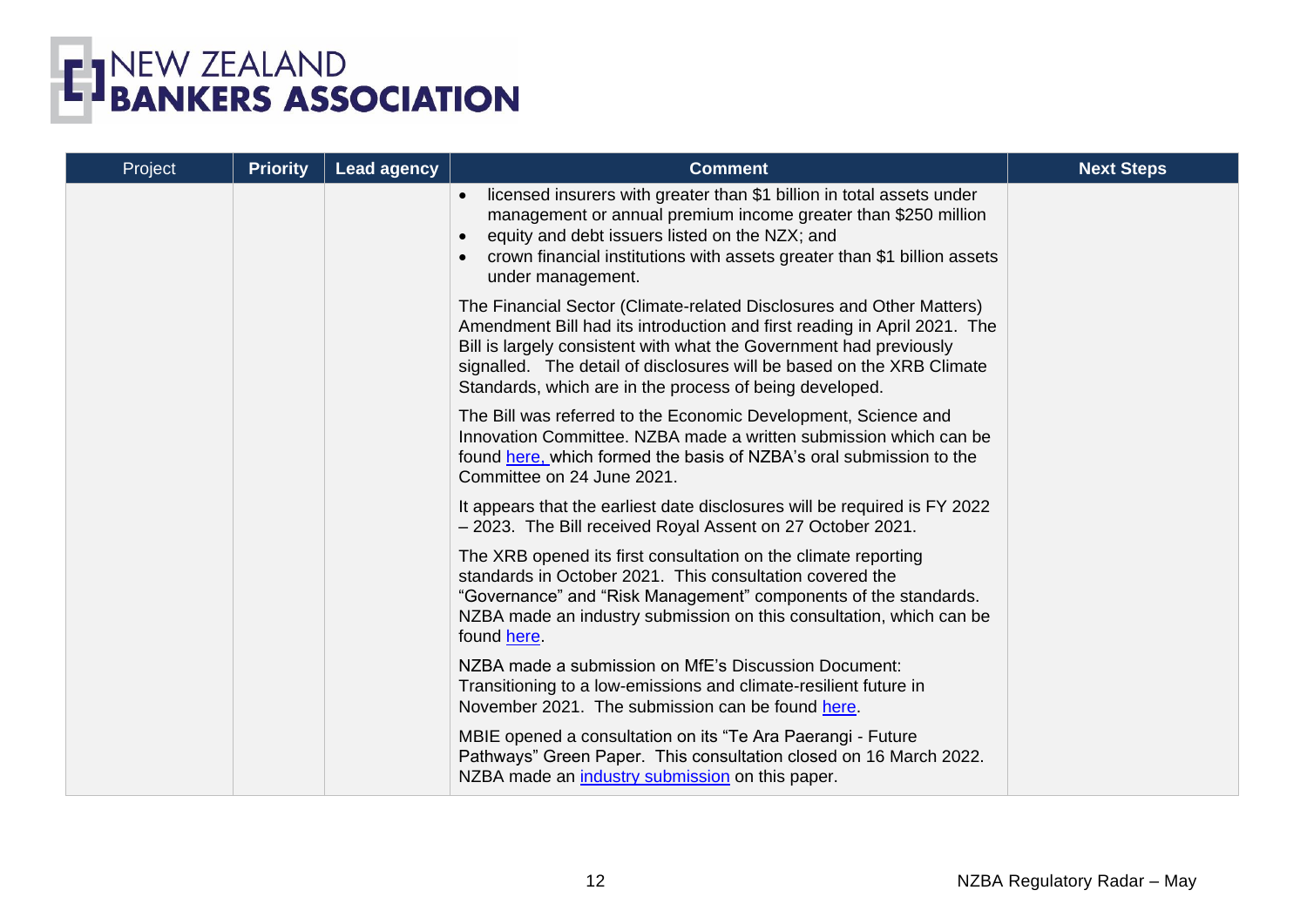

| Project                                 | <b>Priority</b> | <b>Lead agency</b> | <b>Comment</b>                                                                                                                                                                                                                                                                                                                                                                                                                                                                                                                                                                                                                                                                                                                                                                                       | <b>Next Steps</b>                                                                                                                                                                                                                               |
|-----------------------------------------|-----------------|--------------------|------------------------------------------------------------------------------------------------------------------------------------------------------------------------------------------------------------------------------------------------------------------------------------------------------------------------------------------------------------------------------------------------------------------------------------------------------------------------------------------------------------------------------------------------------------------------------------------------------------------------------------------------------------------------------------------------------------------------------------------------------------------------------------------------------|-------------------------------------------------------------------------------------------------------------------------------------------------------------------------------------------------------------------------------------------------|
|                                         |                 |                    | NZBA made a submission to the XRB in May 2022 on its "Strategy and<br>Metrics and Targets" standards consultation.                                                                                                                                                                                                                                                                                                                                                                                                                                                                                                                                                                                                                                                                                   |                                                                                                                                                                                                                                                 |
|                                         |                 |                    | The Ministry for the Environment is consulting on its draft National<br>Adaptation Plan to help Aotearoa New Zealand adapt to and minimise<br>the harmful impacts of climate change. NZBA's submission can be<br>found here.                                                                                                                                                                                                                                                                                                                                                                                                                                                                                                                                                                         |                                                                                                                                                                                                                                                 |
| <b>RBNZ Macro-</b><br>prudential Policy | Medium          | <b>RBNZ</b>        | Finance Minister Grant Robertson and the RBNZ have updated the<br>Memorandum of Understanding on macro-prudential policy to add debt<br>serviceability tools. The RBNZ has consulted on a proposal to further<br>reduce the amount of high Loan-to-Value Ratio (LVR) lending to<br>owner-occupiers. Following consultation, the RBNZ has decided to<br>restrict the amount of lending banks do above an LVR of 80% to 10%<br>of all new loans (down from the current 20%).<br>The RBNZ opened a debt serviceability consultation on the<br>implementation of:<br>Debt-to-Income (DTI) restrictions – which impose a cap on debt<br>as a multiple of a borrower's income, and<br>Interest rate floors - on the test interest rates used by banks in<br>their serviceability assessments of borrowers. | The new LVR requirements<br>applied from 1 November<br>2021.<br>The RBNZ's debt<br>serviceability consultation<br>closed on 28 February.<br>NZBA's submission can be<br>found here. The RBNZ<br>published a summary of<br>submissions in April. |
| <b>AML/CFT</b>                          | <b>Medium</b>   | MoJ                | Four sets of amendment regulations were made for the anti-money<br>laundering and countering financing of terrorism (AML/CFT) regime on<br>8 June 2021. These came into force on 9 July 2021. The RBNZ, FMA<br>and DIA have announced a transitional compliance period from 9 July<br>2021 until 29 April 2022, during which their efforts will be focused on<br>assisting compliance, and raising awareness and understanding of the<br>new regulations.                                                                                                                                                                                                                                                                                                                                            | Submissions on the<br>statutory review of the<br>AML/CFT Act closed on 6<br>December 2021. NZBA's<br>submission can be found<br>here.                                                                                                           |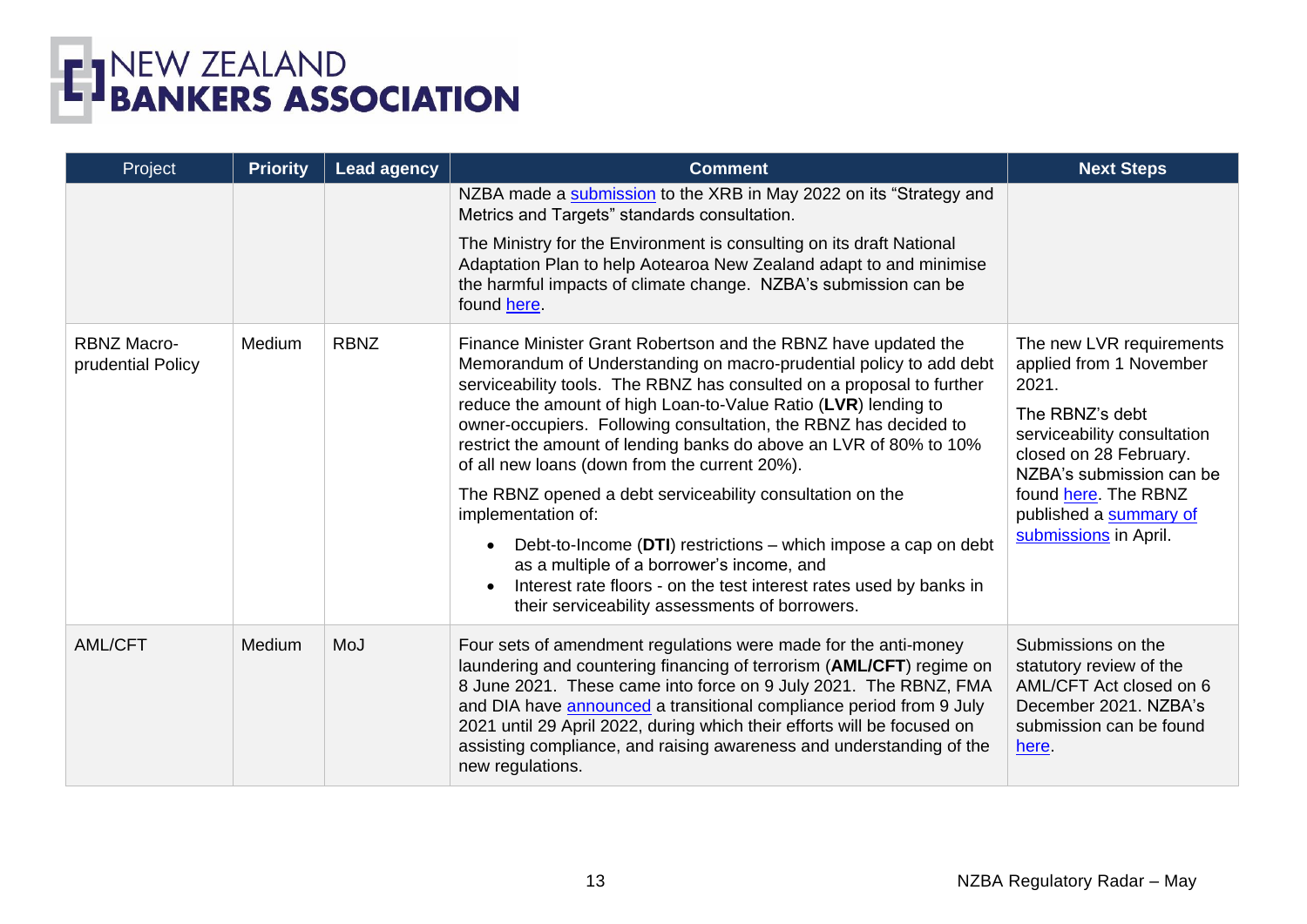

| Project                                                                      | <b>Priority</b> | <b>Lead agency</b> | <b>Comment</b>                                                                                                                                                                                                                                                                                                                                            | <b>Next Steps</b>                                                                                                                                                                                                                                                   |
|------------------------------------------------------------------------------|-----------------|--------------------|-----------------------------------------------------------------------------------------------------------------------------------------------------------------------------------------------------------------------------------------------------------------------------------------------------------------------------------------------------------|---------------------------------------------------------------------------------------------------------------------------------------------------------------------------------------------------------------------------------------------------------------------|
|                                                                              |                 |                    | The key changes are:                                                                                                                                                                                                                                                                                                                                      |                                                                                                                                                                                                                                                                     |
|                                                                              |                 |                    | Expanded customer due diligence (CDD) obligations where<br>nominee directors, nominee shareholders or nominee general<br>partners are involved (including enhanced CDD for companies<br>with nominee directors).<br>Longer time periods for audits and risk assessments of<br>AML/CFT programmes.<br>Amendments to a range of exemptions and definitions. |                                                                                                                                                                                                                                                                     |
|                                                                              |                 |                    | The FMA, RBNZ and DIA recently issued new guidance regarding<br>identity verification. The first is an updated explanatory note to the<br>Amended Identity Verification Code of Practice 2013. The second is a<br>factsheet relating to birth certificates with redacted information.                                                                     |                                                                                                                                                                                                                                                                     |
|                                                                              |                 |                    | In early October, MoJ released a consultation paper on the statutory<br>review of the Anti-Money Laundering and Countering Financing of<br>Terrorism (AML/CFT Act). The paper covers a broad range of topics,<br>and can be found here.                                                                                                                   |                                                                                                                                                                                                                                                                     |
| <b>Financial Services</b><br>Legislation<br>Amendment Act<br>and Regulations | Medium          | <b>MBIE</b>        | The Financial Services Legislation Amendment Act 2019 passed its<br>third reading and received Royal Assent in April 2019.                                                                                                                                                                                                                                | As of 16 March 2021,<br>anyone applying for a FAP<br>licence must apply for a full<br>licence. The FMA has<br>released target application<br>dates for each class of FAP<br>licence. The target date for<br>Class 3 FAP licence<br>applications is 30 June<br>2022. |
|                                                                              |                 |                    | In May 2019 the Code of Professional Conduct for Financial Advice<br>Services was approved by the Minister for Commerce and Consumer<br>Affairs.                                                                                                                                                                                                          |                                                                                                                                                                                                                                                                     |
|                                                                              |                 |                    | The <b>Financial Markets Conduct (Requlated Financial Advice</b><br>Disclosure) Amendment Regulations 2020 were made in June 2020.                                                                                                                                                                                                                        |                                                                                                                                                                                                                                                                     |
|                                                                              |                 |                    | In November 2020, the FMA confirmed the standard conditions for full<br>Financial Advice Provider (FAP) licences, and the three classes of<br>service.                                                                                                                                                                                                    |                                                                                                                                                                                                                                                                     |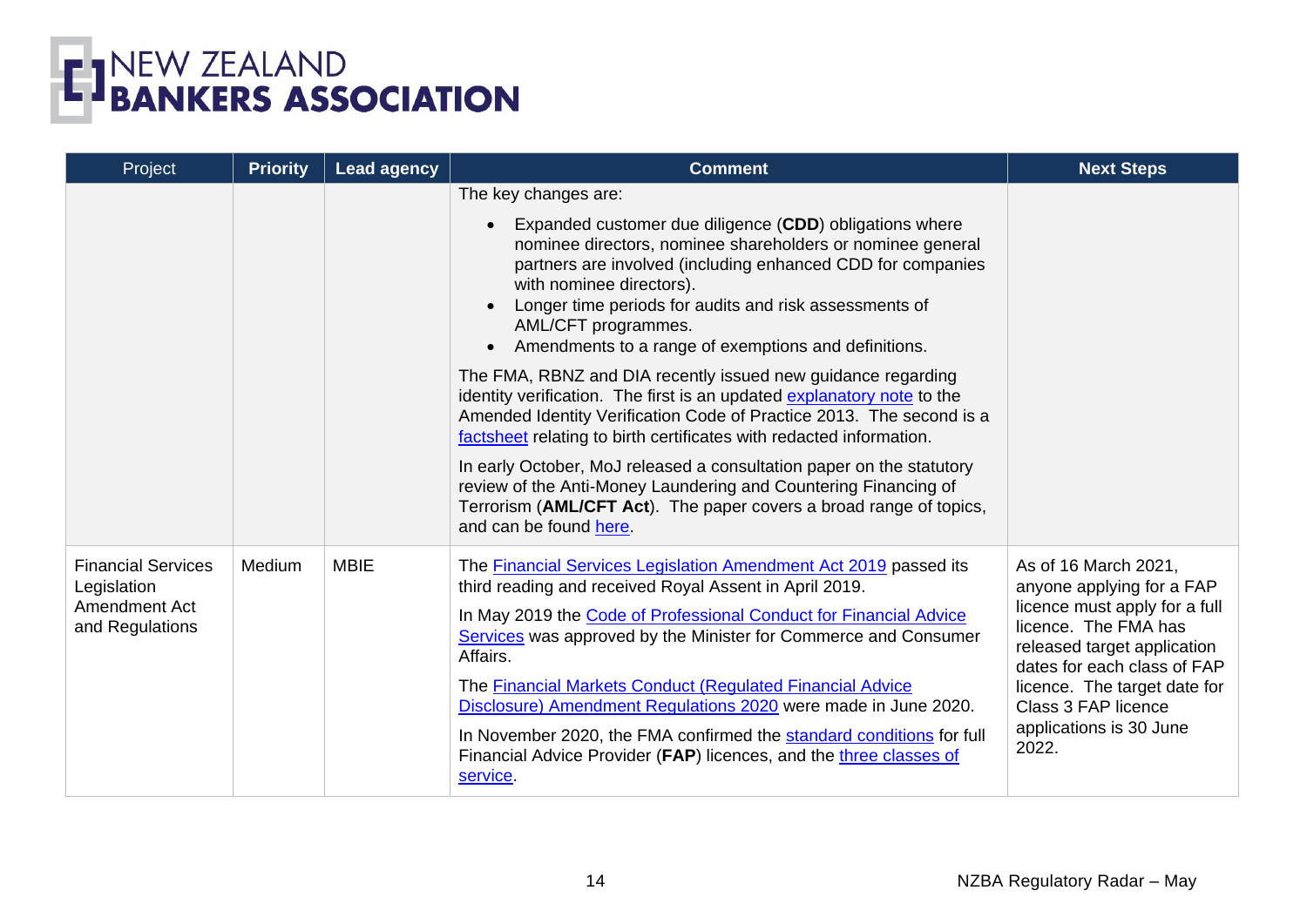

| Project                  | <b>Priority</b> | <b>Lead agency</b>                  | <b>Comment</b>                                                                                                                                                                                                                                                                                                                                                                                                                                                                                 | <b>Next Steps</b>                                                                                                                                                  |
|--------------------------|-----------------|-------------------------------------|------------------------------------------------------------------------------------------------------------------------------------------------------------------------------------------------------------------------------------------------------------------------------------------------------------------------------------------------------------------------------------------------------------------------------------------------------------------------------------------------|--------------------------------------------------------------------------------------------------------------------------------------------------------------------|
|                          |                 |                                     | The new financial advice regime started on 15 March 2021. The new<br>Code of Professional Conduct for Financial Advice Services also came<br>into force on 15 March 2021.                                                                                                                                                                                                                                                                                                                      |                                                                                                                                                                    |
| Merchant service<br>fees | Medium          | <b>MBIE</b><br>remedy those issues. | In September 2020, the Labour Party committed to tightening<br>regulations around merchant service fees charged by banks to retailers<br>and other small businesses if re-elected. This was subsequently<br>confirmed as a Government priority in the Speech from the Throne.<br>In December 2020, MBIE released an <i>issues</i> paper testing its<br>understanding of the issues related to high merchant service fees in<br>New Zealand and gathering information about possible options to | The Select Committee<br>report on the Retail<br>Payment System Bill was<br>released on 8 March and<br>can be found here. The Bill<br>was passed on 13 May<br>2022. |
|                          |                 |                                     | NZBA made a submission on MBIE's consultation in February 2021.                                                                                                                                                                                                                                                                                                                                                                                                                                |                                                                                                                                                                    |
|                          |                 |                                     | On 12 May 2021 Commerce and Consumer Affairs Minister David<br>Clark announced the Government's next steps in relation to merchant<br>service fees, including the development of a Retail Payment System<br>Bill to:                                                                                                                                                                                                                                                                           |                                                                                                                                                                    |
|                          |                 |                                     | Require reductions in interchange fees, including a 0.8% cap on<br>interchange fees for credit card transactions and 0.6% for online<br>debit card transactions.<br>Enable direct intervention by the Commerce Commission using<br>a broad suite of powers to regulate different participants in the<br>retail payments system.<br>Introduce a disclosure and reporting requirement to enable the<br>Commerce Commission to monitor the retail payments system.                                |                                                                                                                                                                    |
|                          |                 |                                     | The Retail Payment System Bill was introduced to Parliament on 11<br>October 2021 and was referred to the Economic Development, Science<br>and Innovation Select Committee. The Bill appears to be broadly as                                                                                                                                                                                                                                                                                  |                                                                                                                                                                    |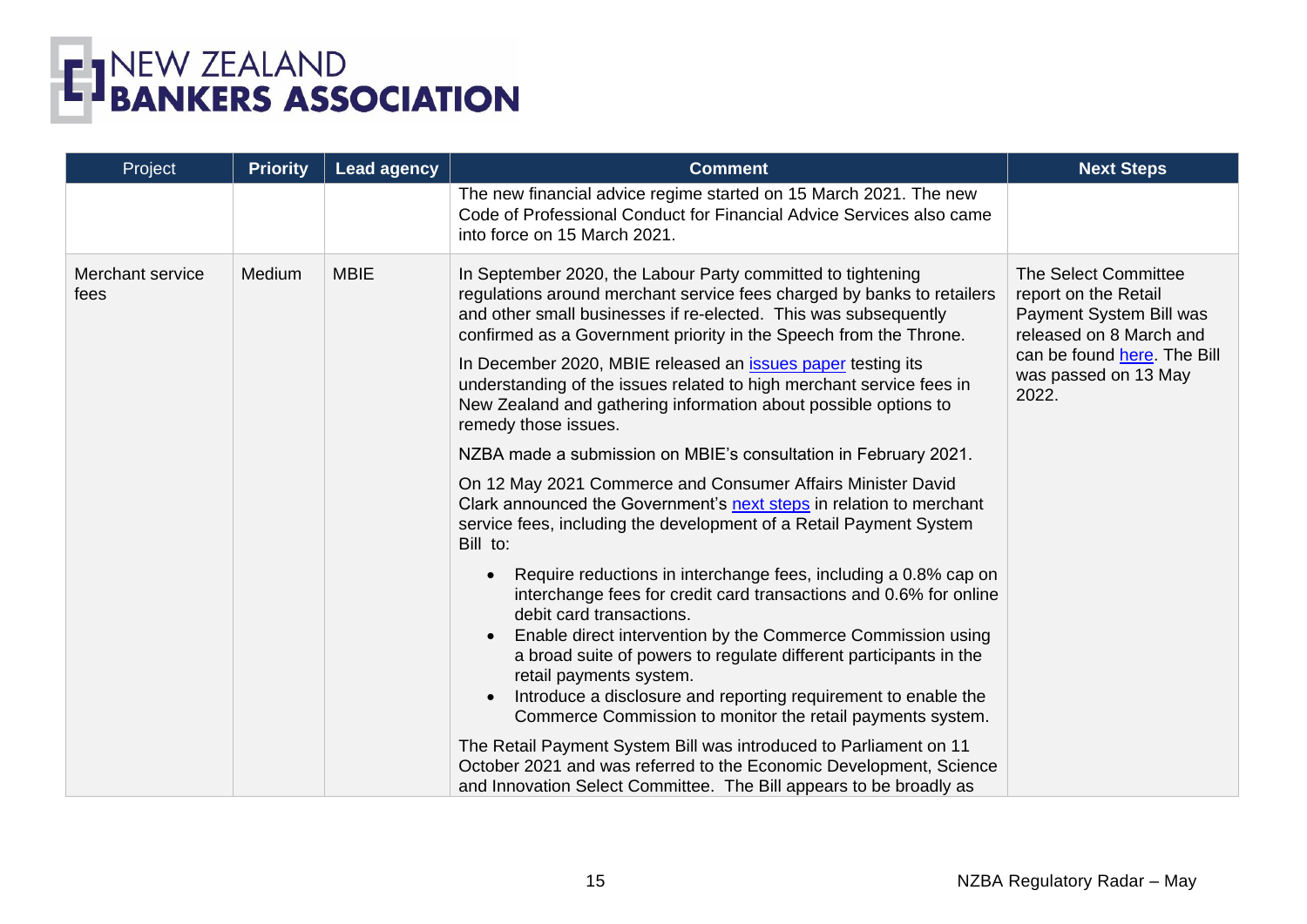

| Project                    | <b>Priority</b> | <b>Lead agency</b>     | <b>Comment</b>                                                                                                                                                                                                                                                                                                                                                                           | <b>Next Steps</b>                                                                                                                                                                                                               |
|----------------------------|-----------------|------------------------|------------------------------------------------------------------------------------------------------------------------------------------------------------------------------------------------------------------------------------------------------------------------------------------------------------------------------------------------------------------------------------------|---------------------------------------------------------------------------------------------------------------------------------------------------------------------------------------------------------------------------------|
|                            |                 |                        | signalled by Minister Clark on 12 May 2021. NZBA made a written<br>submission to the Select Committee in November 2021.                                                                                                                                                                                                                                                                  |                                                                                                                                                                                                                                 |
| <b>Financial Inclusion</b> | Medium          | MBIE and<br><b>MSD</b> | The Safer Credit and Financial Inclusion Strategy (SCAFI) was<br>launched in September 2019. The Strategy is a collaborative initiative<br>between government, the financial services industry and community<br>sector. Its vision is that 'people and whanau can meet their needs and<br>achieve their aspirations, free from problem debt'.                                            | There will be two meetings<br>per year for the National<br><b>Strategy for Financial</b><br>Capability.                                                                                                                         |
|                            |                 |                        | In September 2021, MSD, MBIE and the Retirement Commission<br>brought the SCAFI work under Te Ara Ahunga Ora Retirement<br>Commission's 2021 National Strategy for Financial Capability He<br>Rautaki-ā-motu mō te Āheitanga Ahumoni.                                                                                                                                                    |                                                                                                                                                                                                                                 |
|                            |                 |                        | SCAFI's three goals directly support and align with the National<br>Strategy's goal of demystifying money, as financially capable<br>behaviours are influenced by the design and accessibility of financial<br>products, services and support.                                                                                                                                           |                                                                                                                                                                                                                                 |
| Future of Money            | Medium          | <b>RBNZ</b>            | The Future of Money - Te Moni Anamata - is considering the<br>implications for New Zealanders of falling cash use for every-day<br>transactions, including the impacts on the system that supplies, moves<br>and stores it.<br>RBNZ consulted on the implications of a contracting cash network in<br>the issues paper: <i>The future of cash use - Te whakamahinga moni</i><br>anamata. | NZBA prepared industry<br>submissions on the Future<br>of Money consultations<br>which can be found here<br>and here. The RBNZ<br>published a summary of<br>responses to the Future of<br>Money consultations in April<br>2022. |
|                            |                 |                        | Respondents to the issues paper submitted that cash has an important<br>role in society and, although cash use is declining, some New<br>Zealanders are still heavily reliant on cash, and many want to maintain<br>the option to use cash alongside other means of payment.                                                                                                             |                                                                                                                                                                                                                                 |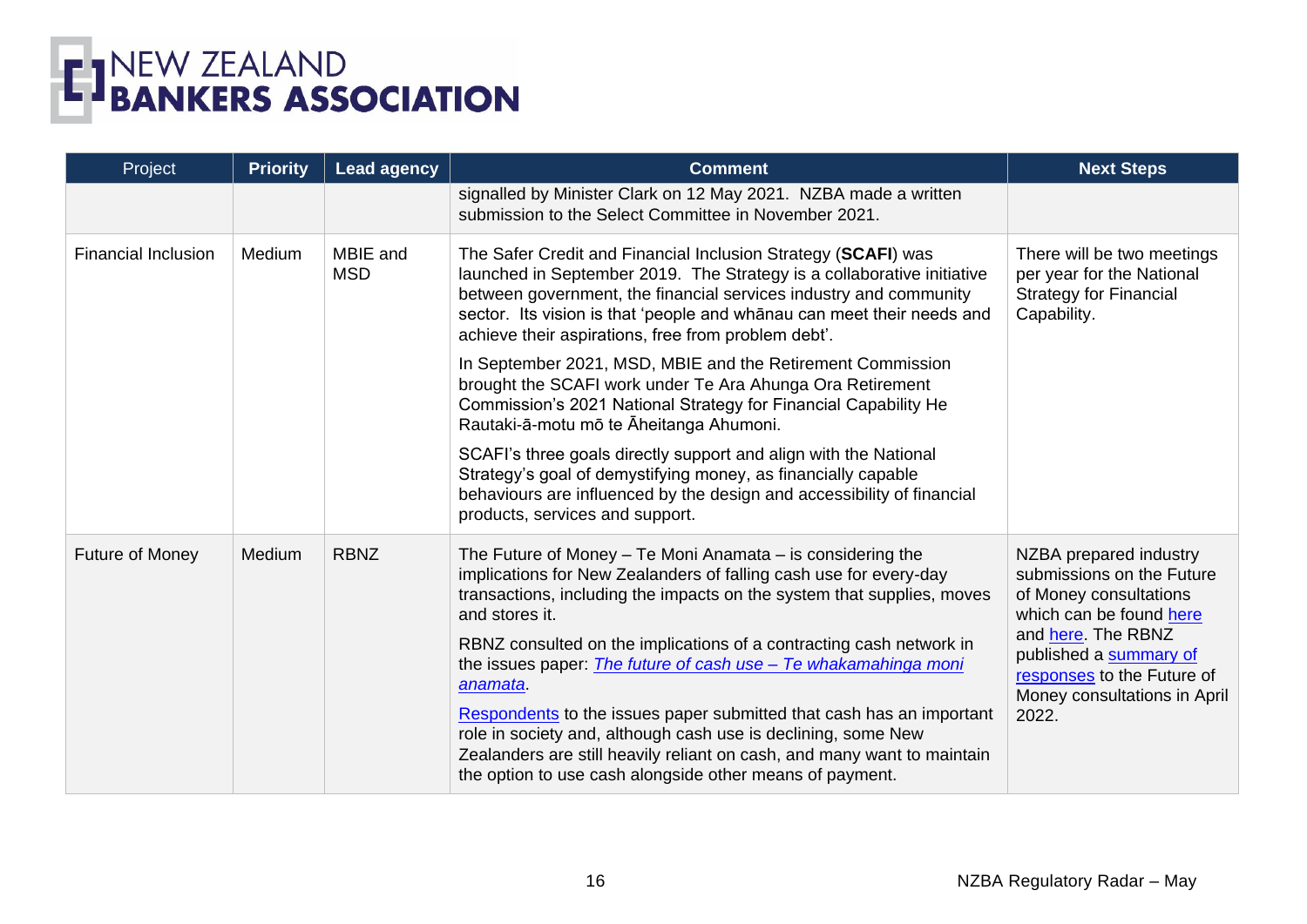

| Project           | <b>Priority</b> | <b>Lead agency</b> | <b>Comment</b>                                                                                                                                                                                                                                                                                                                                                                       | <b>Next Steps</b> |
|-------------------|-----------------|--------------------|--------------------------------------------------------------------------------------------------------------------------------------------------------------------------------------------------------------------------------------------------------------------------------------------------------------------------------------------------------------------------------------|-------------------|
|                   |                 |                    | Following that, RBNZ published a consultation paper which proposed<br>that the RBNZ take on a more active monitoring and coordination role<br>in the cash system, and be given appropriate information-gathering<br>powers to support this role.                                                                                                                                     |                   |
|                   |                 |                    | In November 2019 NZBA submitted on RBNZ's consultation paper: The<br>future of the cash system - Te pūnaha moni anamata.                                                                                                                                                                                                                                                             |                   |
|                   |                 |                    | In early October 2021, the RBNZ released two consultation papers<br>under its Future of Money project, one focusing on Stewardship, and<br>one focusing on a Central Bank Digital Currency. These consultations<br>closed on 6 December 2021. RBNZ released a further consultation on<br>30 November 2021 outlining options for cash system reform, which<br>closed on 7 March 2022. |                   |
| <b>RBNZ Other</b> | Medium          | <b>RBNZ</b>        | <b>RBNZ Enforcement Framework Consultation</b><br>The RBNZ released a consultation paper on its proposed enforcement<br>framework in October 2021. NZBA's submission can be found here.                                                                                                                                                                                              |                   |
|                   |                 |                    | <b>RBNZ Branch Review Consultation</b><br>The RBNZ is reviewing its policy for branches of overseas banks. It<br>released a consultation paper in October 2021, with submissions due<br>on 2 March 2022. The paper can be found here.                                                                                                                                                |                   |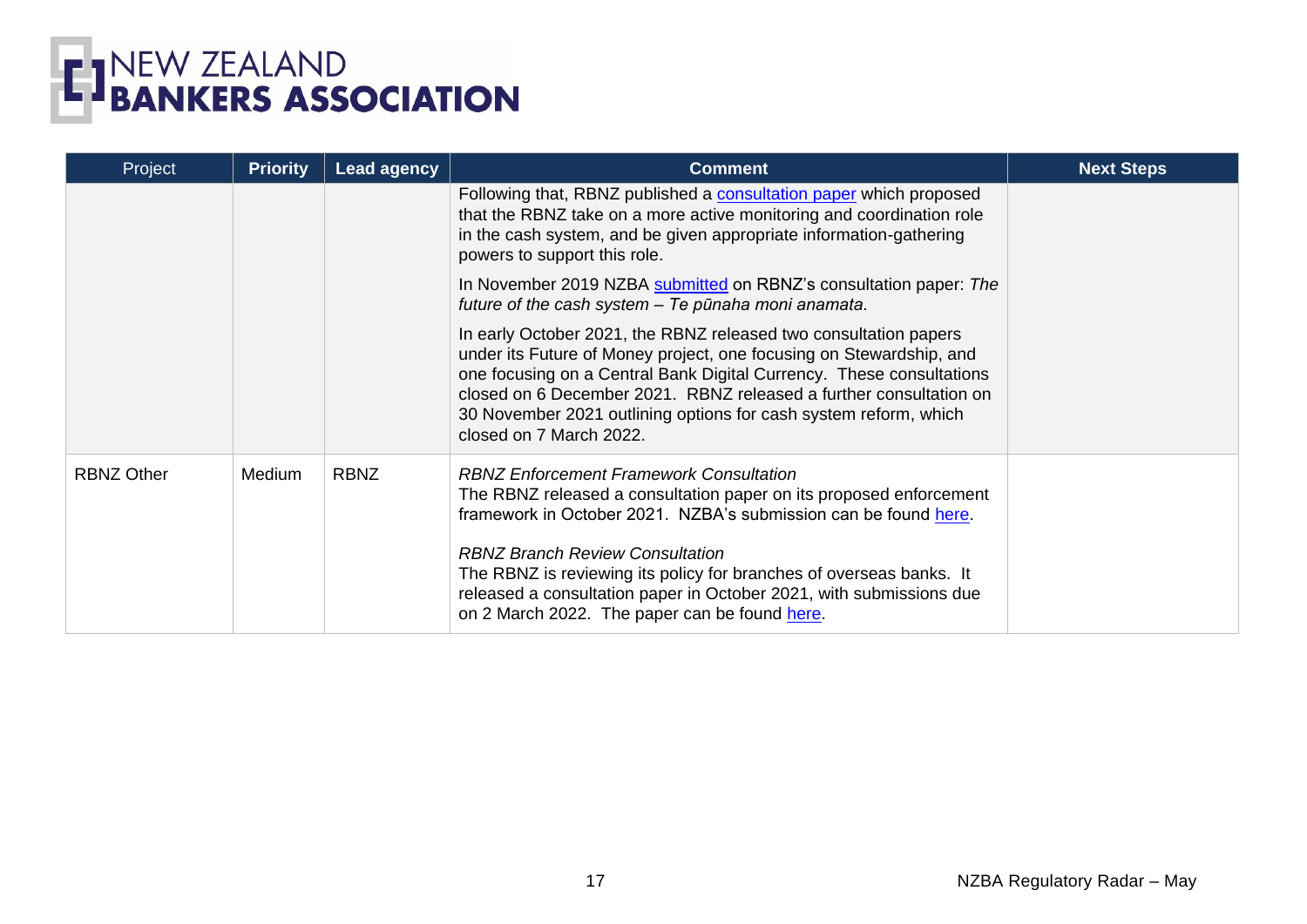| Project                                           | <b>Priority</b> | <b>Lead agency</b> | <b>Comment</b>                                                                                                                                                                                                                                                                                                                                                                                                                                                                                                                                                                                                                                                                                                                                                         | <b>Next Steps</b>                                                               |
|---------------------------------------------------|-----------------|--------------------|------------------------------------------------------------------------------------------------------------------------------------------------------------------------------------------------------------------------------------------------------------------------------------------------------------------------------------------------------------------------------------------------------------------------------------------------------------------------------------------------------------------------------------------------------------------------------------------------------------------------------------------------------------------------------------------------------------------------------------------------------------------------|---------------------------------------------------------------------------------|
|                                                   |                 |                    | RBNZ Review of Connected Exposures Policy (BS8) for Banks<br>The RBNZ is reviewing its Connected Exposures Policy for locally<br>incorporated banks. The key proposals are to align the Connected<br>Exposures Policy with the existing capital adequacy framework and to<br>respond to a recommendation from the International Monetary Fund's<br>Financial Sector Assessment Programme review in 2017. Submissions<br>are due on 31 March 2022. The consultation paper can be found here<br>and NZBA's submission here.<br><b>RBNZ Liquidity Policy Review</b><br>The RBNZ has consulted on its Liquidity Policy Review. The<br>consultation paper can be found here, and NZBA's submission here.<br>The RBNZ has published a summary of the submissions it received |                                                                                 |
|                                                   |                 |                    | and noted a further consultation is expected later this year.                                                                                                                                                                                                                                                                                                                                                                                                                                                                                                                                                                                                                                                                                                          |                                                                                 |
| <b>Digital Identity</b><br><b>Trust Framework</b> | Medium          | <b>DIA</b>         | In July 2020, Cabinet agreed to establish the Digital Identity Trust<br>Framework in legislation. In February 2021, Cabinet approved policy<br>proposals that underpin the Digital Identity Trust Framework, including<br>the establishment of an Accreditation Authority and Governance Board.                                                                                                                                                                                                                                                                                                                                                                                                                                                                        |                                                                                 |
|                                                   |                 |                    | In September 2021, the Digital Identity Services Trust Framework Bill<br>was introduced to Parliament. It was referred to Economic<br>Development, Science and Innovation Committee, with submissions to<br>the Select Committee due 2 December, with a report published 19<br>April. NZBA's submission on the Bill can be found here.                                                                                                                                                                                                                                                                                                                                                                                                                                 |                                                                                 |
| <b>Modern Slavery</b>                             | Medium          | <b>MBIE</b>        | In April 2022, MBIE released a consultation paper on a legislative<br>framework for addressing modern slavery and worker exploitation.<br>NZBA made a submission on this paper, which can be found here.                                                                                                                                                                                                                                                                                                                                                                                                                                                                                                                                                               | MBIE will consider the<br>submissions it has received<br>and report back to the |